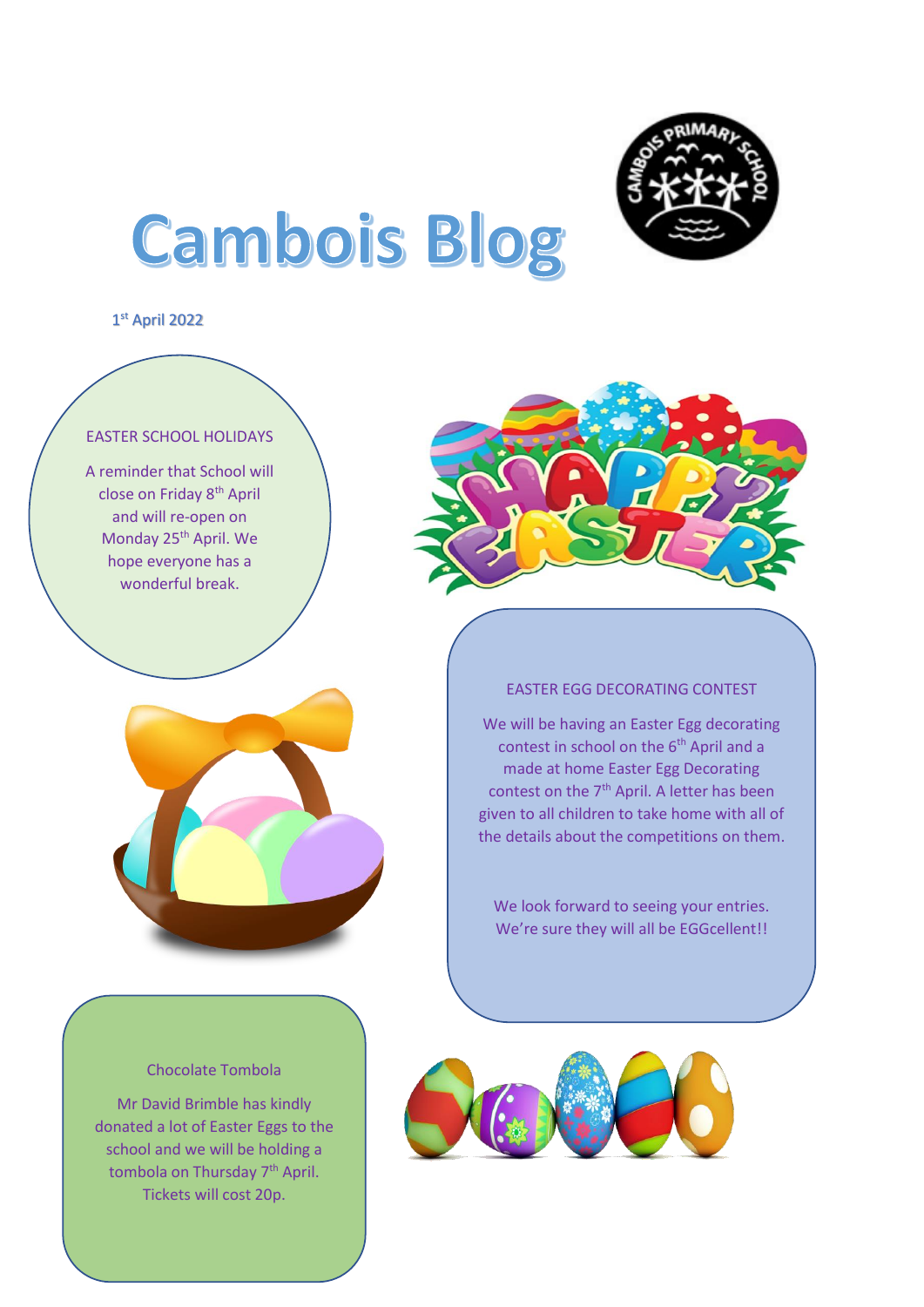#### DUKESHOUSE WOOD TRIP

We invite all parents whose children are attending Dukeshouse Wood to attend a meeting in school on Monday 25<sup>th</sup> April at 2:15pm so that we can discuss plans and details about the trip. A letter will be sent on Parent Pay with more details.





### STORY SACKS COURSE

The lovely ladies from Story Sacks have asked to come again next week for one final session. We look forward to seeing you there.

## GREEN TRIP

Our Green Trips will take place next Friday 8<sup>th</sup> April. We have booked Round the Twist Soft Play and The Arcade Warehouse in North Shields.